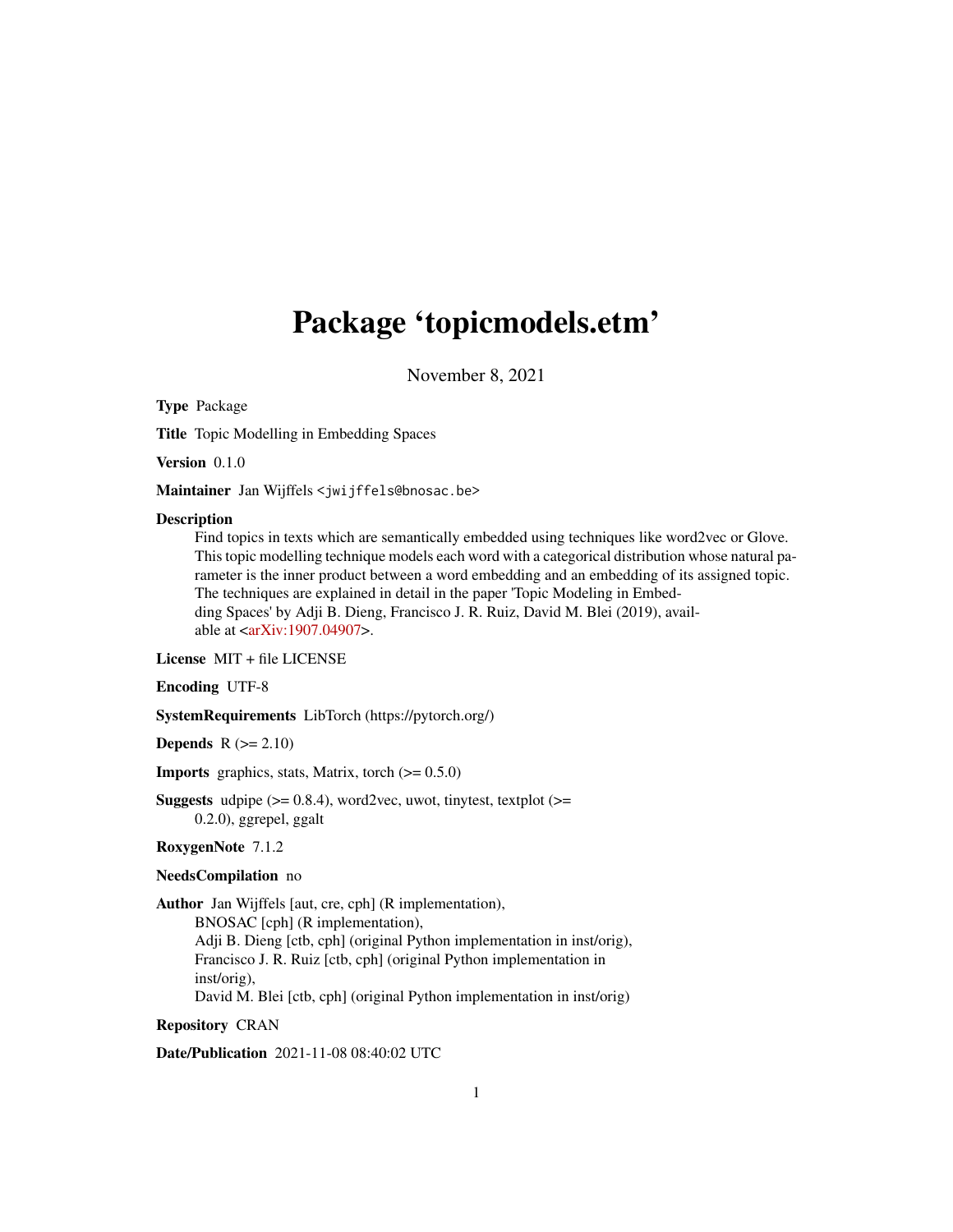### <span id="page-1-0"></span>R topics documented:

| Index |  |  |  |  |  |  |  |  |  |  |  |  |  |  |  |  |  |  |  |
|-------|--|--|--|--|--|--|--|--|--|--|--|--|--|--|--|--|--|--|--|

as.matrix.ETM *Get matrices out of an ETM object*

#### Description

Convenience function to extract

- embeddings of the topic centers
- embeddings of the words used in the model
- words emmitted by each topic (beta), which is the softmax-transformed inner product of word embedding and topic embeddings

#### Usage

```
## S3 method for class 'ETM'
as.matrix(x, type = c("embedding", "beta"), which = c("topics", "words"), ...)
```
#### Arguments

| X     | an object of class ETM                                                                                                                                                                                               |
|-------|----------------------------------------------------------------------------------------------------------------------------------------------------------------------------------------------------------------------|
| type  | character string with the type of information to extract: either 'beta' (words<br>emttied by each topic) or 'embedding' (embeddings of words or topic centers).<br>Defaults to 'embedding'.                          |
| which | a character string with either 'words' or 'topics' to get either the embeddings of<br>the words used in the model or the embedding of the topic centers. Defaults to<br>'topics'. Only used if type $=$ 'embedding'. |
|       | not used                                                                                                                                                                                                             |

#### Value

a numeric matrix containing, depending on the value supplied in type either the embeddings of the topic centers, the embeddings of the words or the words emitted by each topic

#### See Also

[ETM](#page-2-1)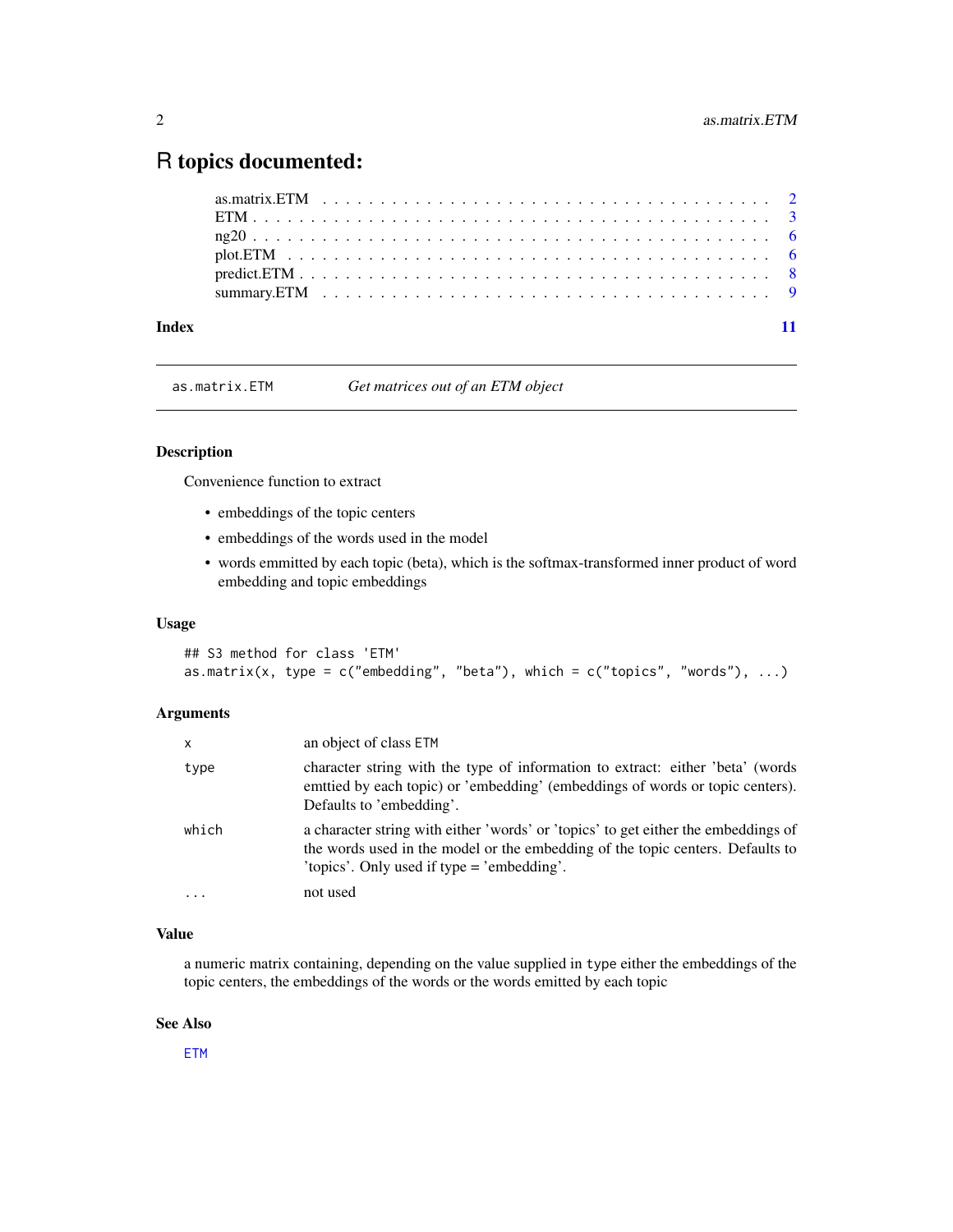#### <span id="page-2-0"></span> $ETM$  3

#### Examples

```
library(torch)
library(topicmodels.etm)
path <- system.file(package = "topicmodels.etm", "example", "example_etm.ckpt")
model <- torch_load(path)
topic.centers <- as.matrix(model, type = "embedding", which = "topics")
word.embeddings <- as.matrix(model, type = "embedding", which = "words")
topic.terminology <- as.matrix(model, type = "beta")
```
<span id="page-2-1"></span>

ETM *Topic Modelling in Semantic Embedding Spaces*

#### Description

ETM is a generative topic model combining traditional topic models (LDA) with word embeddings (word2vec).

- It models each word with a categorical distribution whose natural parameter is the inner product between a word embedding and an embedding of its assigned topic.
- The model is fitted using an amortized variational inference algorithm on top of libtorch.

#### Usage

```
ETM(
  k = 20,
  embeddings,
 dim = 800,activation = c("relu", "tanh", "softplus", "rrelu", "leakyrelu", "elu", "selu",
    "glu"),
  dropout = 0.5,
  vocab = rownames(embeddings)
```
#### Arguments

 $\lambda$ 

| k          | the number of topics to extract                                                                                                                                      |
|------------|----------------------------------------------------------------------------------------------------------------------------------------------------------------------|
| embeddings | either a matrix with pretrained word embeddings or an integer with the dimen-<br>sion of the word embeddings. Defaults to 50 if not provided.                        |
| dim        | dimension of the variational inference hyperparameter theta (passed on to nn_linear).<br>Defaults to 800.                                                            |
| activation | character string with the activation function of theta. Either one of 'relu', 'tanh',<br>'softplus', 'rrelu', 'leakyrelu', 'elu', 'selu', 'glu'. Defaults to 'relu'. |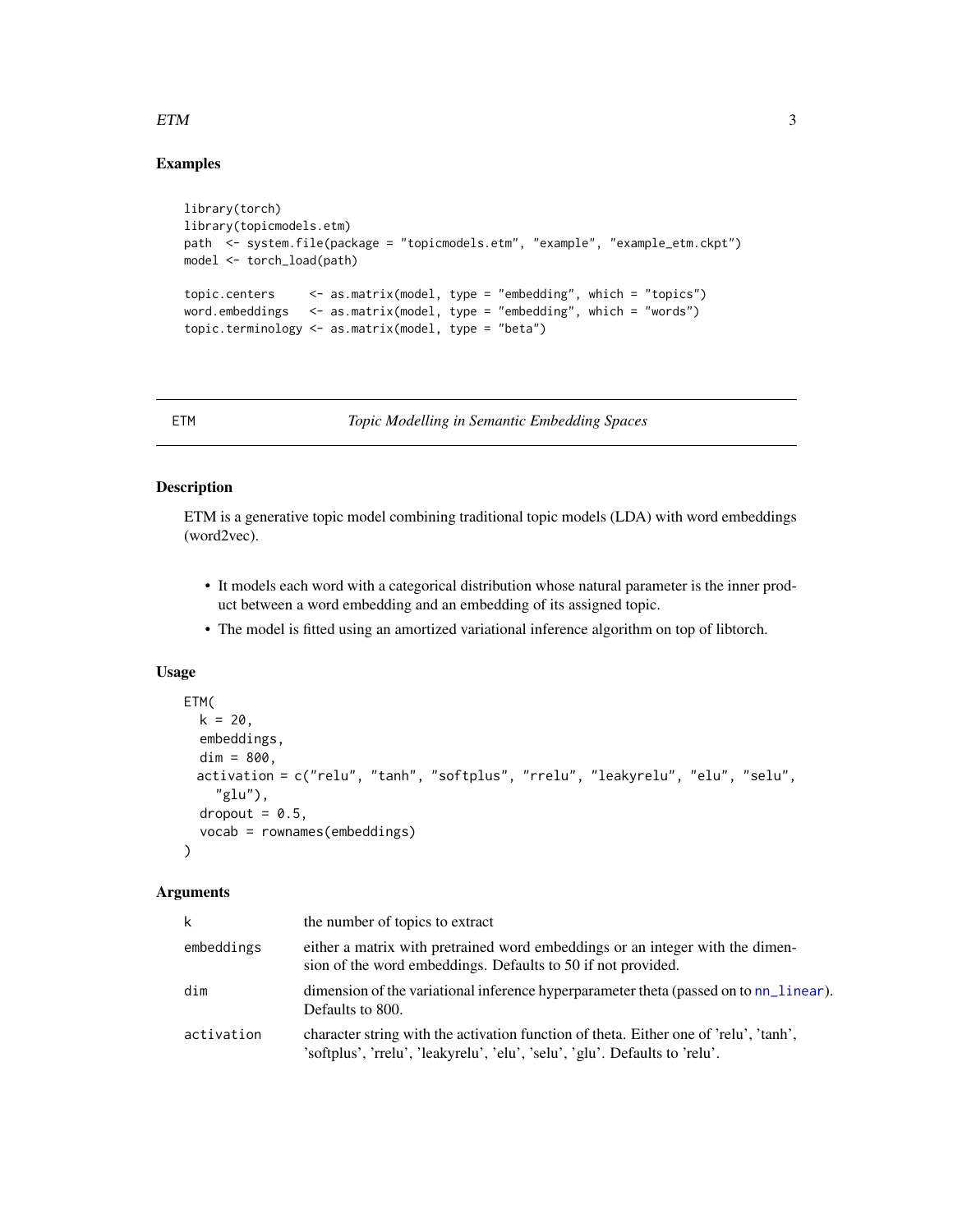<span id="page-3-0"></span>4 ETM

| dropout | dropout percentage on the variational distribution for theta (passed on to nn_dropout).<br>Defaults to $0.5$ . |
|---------|----------------------------------------------------------------------------------------------------------------|
| vocab   | a character vector with the words from the vocabulary. Defaults to the rownames<br>of the embeddings argument. |

#### Value

an object of class ETM which is a torch nn\_module containing o.a.

- num\_topics: the number of topics
- vocab: character vector with the terminology used in the model
- vocab\_size: the number of words in vocab
- rho: The word embeddings
- alphas: The topic embeddings

#### Methods

fit(data, optimizer, epoch, batch\_size, normalize = TRUE, clip = 0, lr\_anneal\_factor = 4, lr\_anneal\_nonmor Fit the model on a document term matrix by splitting the data in 70/30 training/test set and updating the model weights.

#### Arguments

data bag of words document term matrix in dgCMatrix format

optimizer object of class torch\_Optimizer

epoch integer with the number of iterations to train

**batch\_size** integer with the size of the batch

normalize logical indicating to normalize the bag of words data

- clip number between 0 and 1 indicating to do gradient clipping passed on to [nn\\_utils\\_clip\\_grad\\_norm\\_](#page-0-0)
- lr\_anneal\_factor divide the learning rate by this factor when the loss on the test set is monotonic for at least lr\_anneal\_nonmono training iterations
- lr\_anneal\_nonmono number of iterations after which learning rate annealing is executed if the loss does not decreases

#### References

<https://arxiv.org/pdf/1907.04907.pdf>

#### Examples

```
library(torch)
library(topicmodels.etm)
library(word2vec)
library(udpipe)
data(brussels_reviews_anno, package = "udpipe")
##
## Toy example with pretrained embeddings
```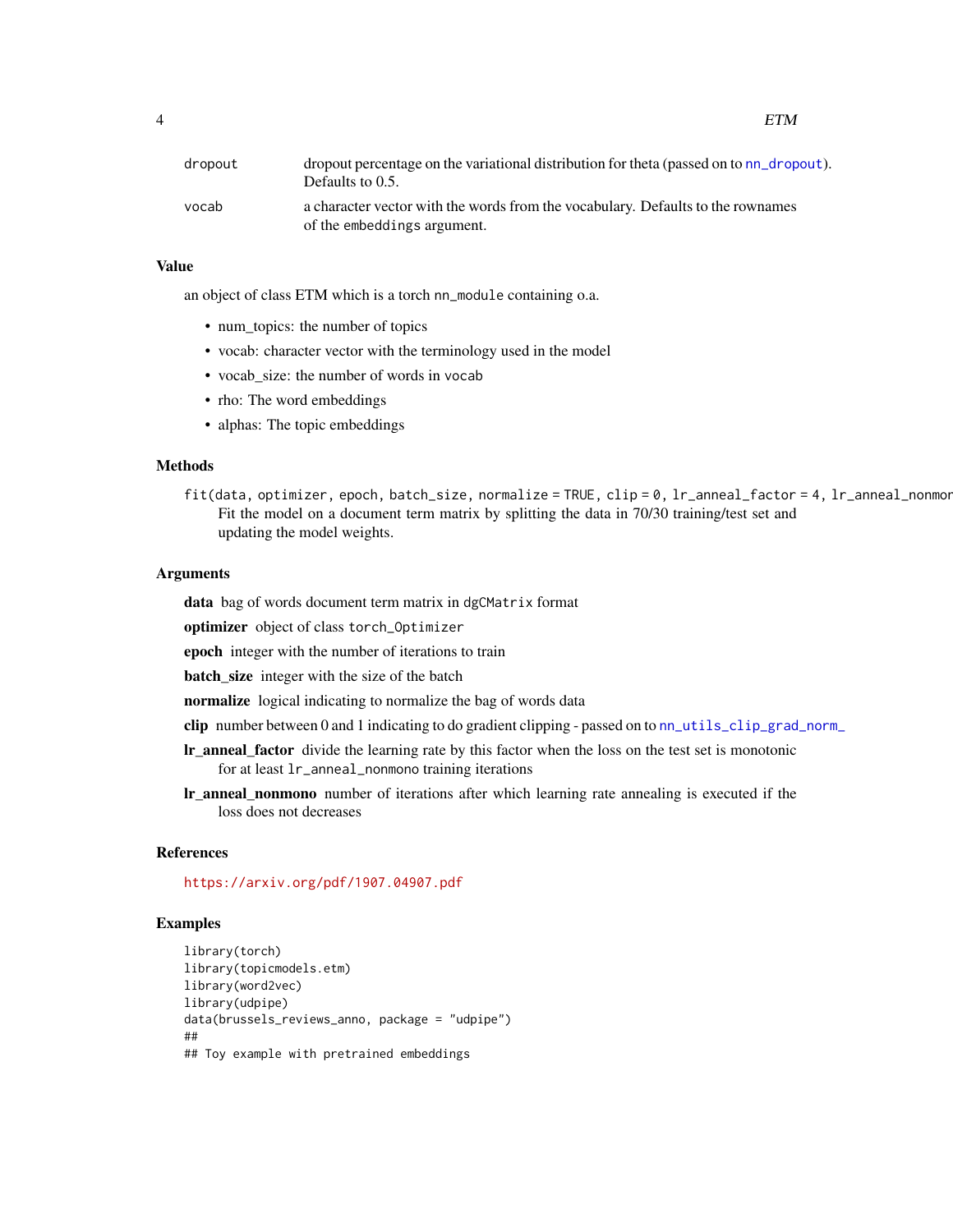##

```
## a. build word2vec model
x <- subset(brussels_reviews_anno, language %in% "nl")
x <- paste.data.frame(x, term = "lemma", group = "doc_id")
set.seed(4321)
w2v \le - word2vec(x = x$lemma, dim = 15, iter = 20, type = "cbow", min_count = 5)
embeddings <- as.matrix(w2v)
## b. build document term matrix on nouns + adjectives, align with the embedding terms
dtm <- subset(brussels_reviews_anno, language %in% "nl" & upos %in% c("NOUN", "ADJ"))
dtm <- document_term_frequencies(dtm, document = "doc_id", term = "lemma")
dtm <- document_term_matrix(dtm)
dtm <- dtm_conform(dtm, columns = rownames(embeddings))
dtm \leq dtm[dtm_rowsums(dtm) > 0, ]
## create and fit an embedding topic model - 8 topics, theta 100-dimensional
if (torch::torch_is_installed()) {
set.seed(4321)
torch_manual_seed(4321)
model \leq ETM(k = 8, dim = 100, embeddings = embeddings, dropout = 0.5)
optimizer <- optim_adam(params = model$parameters, lr = 0.005, weight_decay = 0.0000012)
overview <- model$fit(data = dtm, optimizer = optimizer, epoch = 40, batch_size = 1000)
scores <- predict(model, dtm, type = "topics")
lastbatch <- subset(overview$loss, overview$loss$batch_is_last == TRUE)
plot(lastbatch$epoch, lastbatch$loss)
plot(overview$loss_test)
## show top words in each topic
terminology \leq predict(model, type = "terms", top_n = 7)
terminology
##
## Toy example without pretrained word embeddings
##
set.seed(4321)
torch_manual_seed(4321)
model \leq ETM(k = 8, dim = 100, embeddings = 15, dropout = 0.5, vocab = colnames(dtm))
optimizer \leq - optim_adam(params = model$parameters, \ln = 0.005, weight_decay = 0.0000012)
overview <- model$fit(data = dtm, optimizer = optimizer, epoch = 40, batch_size = 1000)
terminology <- predict(model, type = "terms", top_n = 7)
terminology
```
}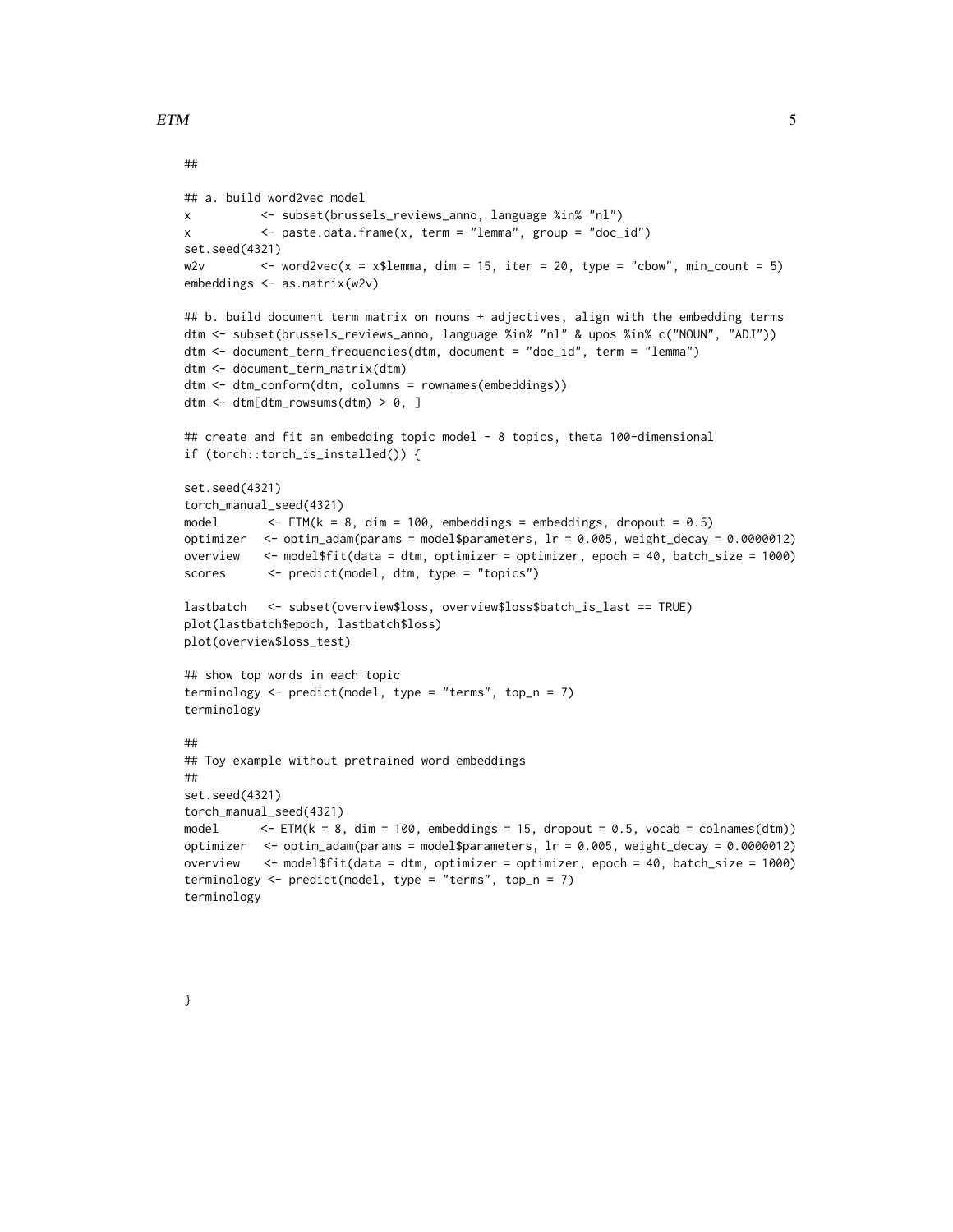<span id="page-5-0"></span>

#### Description

Data available at <https://github.com/bnosac-dev/ETM/tree/master/data/20ng>

#### Examples

```
data(ng20)
str(ng20$vocab)
str(ng20$bow_tr$tokens)
str(ng20$bow_tr$counts)
```
plot.ETM *Plot functionality for an ETM object*

#### Description

Convenience function allowing to plot

- the evolution of the loss on the training / test set in order to inspect training convergence
- the ETM model in 2D dimensional space using a umap projection. This plot uses function [textplot\\_embedding\\_2d](#page-0-0) from the textplot R package and plots the top\_n most emitted words of each topic and the topic centers in 2 dimensions

#### Usage

```
## S3 method for class 'ETM'
plot(
  x,
  type = c("loss", "topics"),
  which,
  top_n = 4,
  title = "ETM topics",
  subtitle = ",
  encircle = FALSE,
  points = FALSE,
  ...
\mathcal{E}
```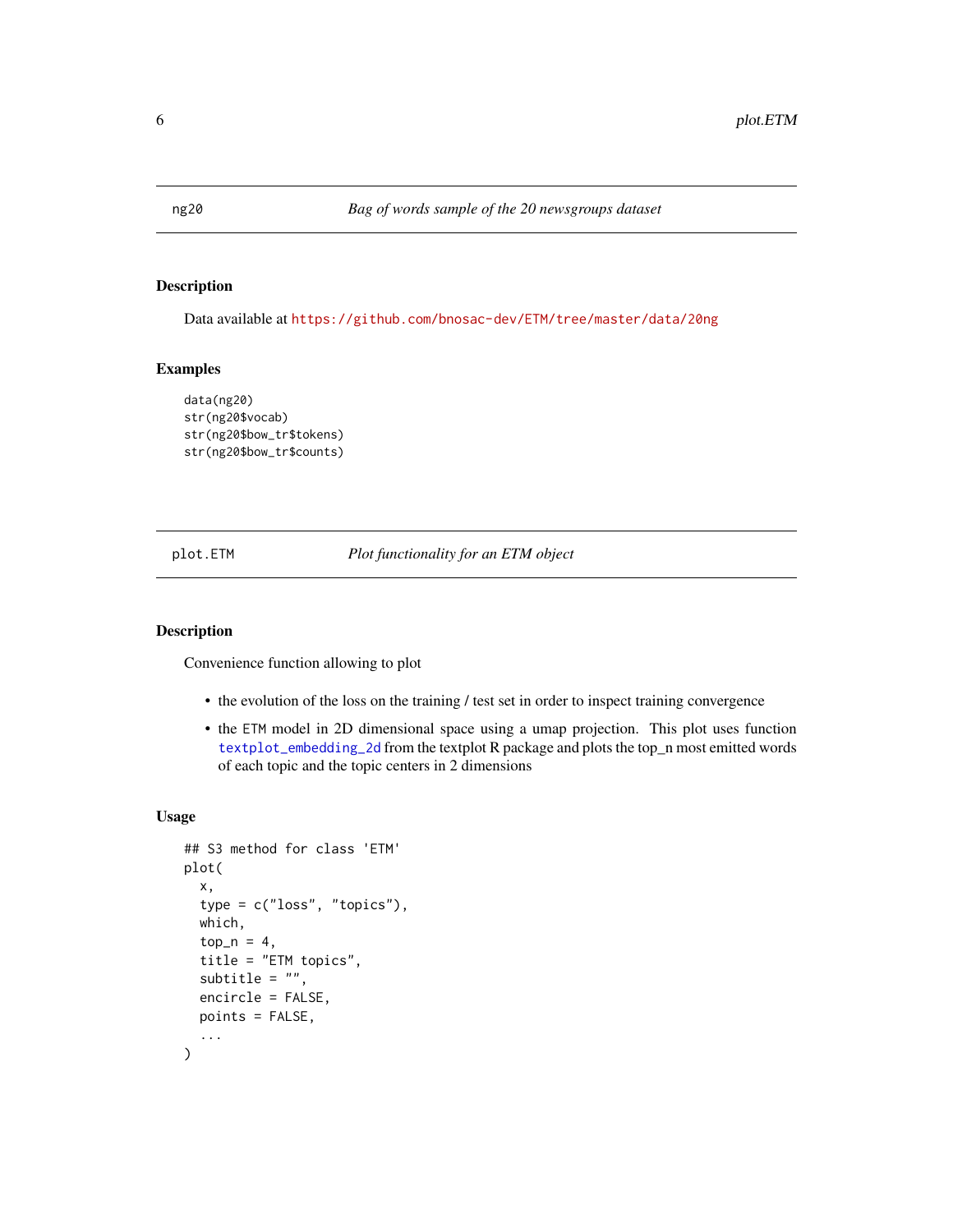#### <span id="page-6-0"></span>plot.ETM  $\hspace{1.5cm}$  7

#### Arguments

| X        | an object of class ETM                                                                                                 |
|----------|------------------------------------------------------------------------------------------------------------------------|
| type     | character string with the type of plot to generate: either 'loss' or 'topics'                                          |
| which    | an integer vector of topics to plot, used in case type $=$ 'topics'. Defaults to all<br>topics. See the example below. |
| top_n    | passed on to summary. ETM in order to visualise the top_n most relevant words<br>for each topic. Defaults to 4.        |
| title    | passed on to textplot_embedding_2d, used in case type = 'topics'                                                       |
| subtitle | passed on to textplot_embedding_2d, used in case type = 'topics'                                                       |
| encircle | passed on to textplot_embedding_2d, used in case type = 'topics'                                                       |
| points   | passed on to textplot_embedding_2d, used in case type = 'topics'                                                       |
| $\cdots$ | arguments passed on to summary. ETM                                                                                    |

#### Value

In case type is set to 'topics', maps the topic centers and most emitted words for each topic to 2D using [summary.ETM](#page-8-1) and returns a ggplot object by calling [textplot\\_embedding\\_2d](#page-0-0). For type 'loss', makes a base graphics plot and returns invisibly nothing.

#### See Also

[ETM](#page-2-1), [summary.ETM](#page-8-1), [textplot\\_embedding\\_2d](#page-0-0)

#### Examples

```
library(torch)
library(topicmodels.etm)
path <- system.file(package = "topicmodels.etm", "example", "example_etm.ckpt")
model <- torch_load(path)
plot(model, type = "loss")
```

```
library(torch)
library(topicmodels.etm)
library(textplot)
library(uwot)
library(ggrepel)
library(ggalt)
path <- system.file(package = "topicmodels.etm", "example", "example_etm.ckpt")
model <- torch_load(path)
plt \le plot(model, type = "topics", top_n = 7, which = c(1, 2, 14, 16, 18, 19),
             metric = "cosine", n_neighbors = 15,
              fast_sgd = FALSE, n_threads = 2, verbose = TRUE,
             title = "ETM Topics example")
plt
```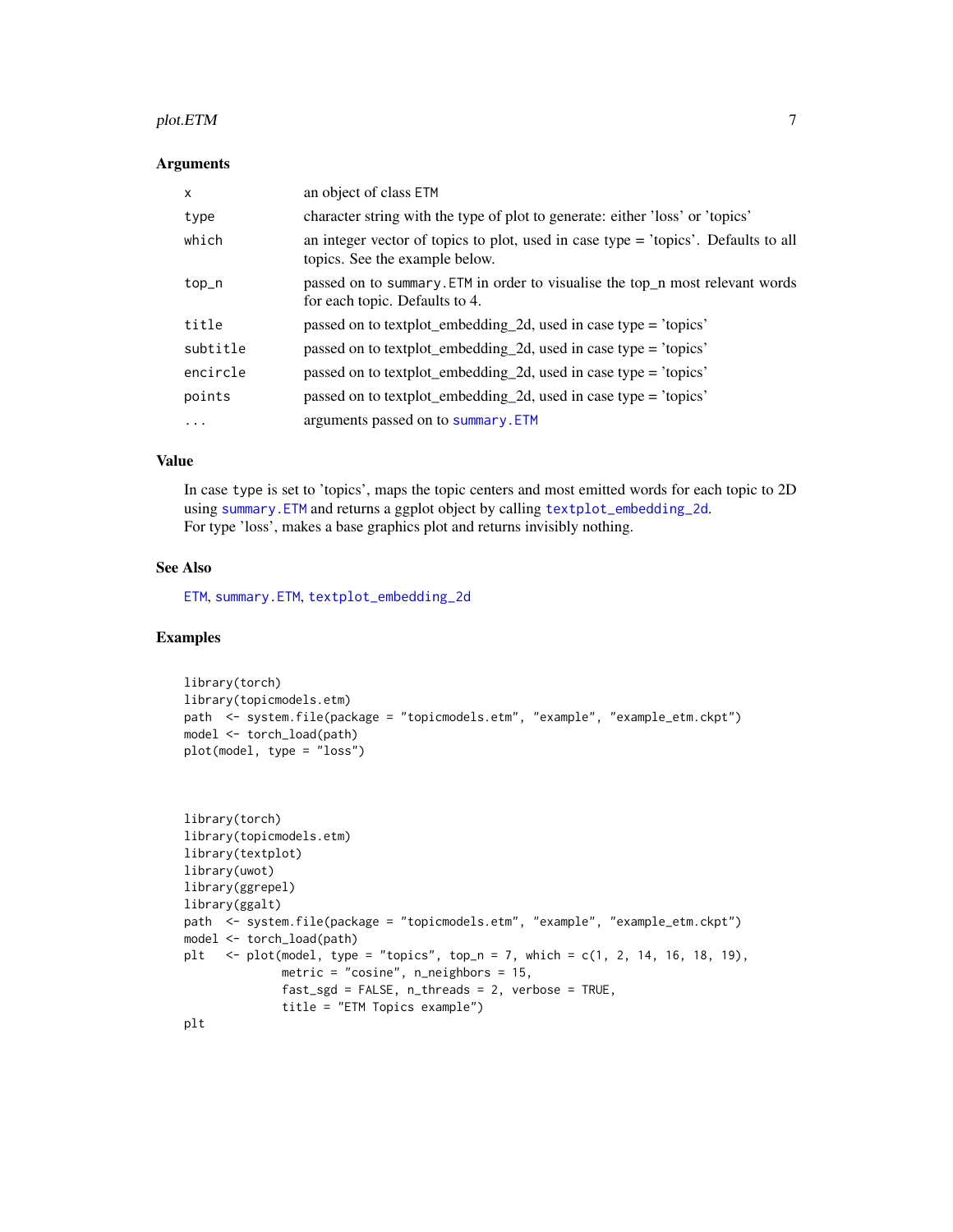<span id="page-7-1"></span><span id="page-7-0"></span>

#### Description

Predict to which ETM topic a text belongs or extract which words are emitted for each topic.

#### Usage

```
## S3 method for class 'ETM'
predict(
 object,
  newdata,
  type = c("topics", "terms"),
  batch_size = nrow(newdata),
  normalize = TRUE,
  top_n = 10,...
)
```
#### Arguments

| object     | an object of class ETM                                                                                                                                                                                          |
|------------|-----------------------------------------------------------------------------------------------------------------------------------------------------------------------------------------------------------------|
| newdata    | bag of words document term matrix in dgCMatrix format. Only used in case<br>$type = 'topics'.$                                                                                                                  |
| type       | a character string with either 'topics' or 'terms' indicating to either predict to<br>which topic a document encoded as a set of bag of words belongs to or to extract<br>the most emitted terms for each topic |
| batch_size | integer with the size of the batch in order to do chunkwise predictions in chunks<br>of batch_size rows. Defaults to the whole dataset provided in newdata. Only<br>used in case type $=$ 'topics'.             |
| normalize  | logical indicating to normalize the bag of words data. Defaults to TRUE similar<br>as the default when building the $ETM$ model. Only used in case type = 'topics'.                                             |
| top_n      | integer with the number of most relevant words for each topic to extract. Only<br>used in case type $=$ 'terms'.                                                                                                |
| .          | not used                                                                                                                                                                                                        |

#### Value

Returns for

- type 'topics': a matrix with topic probabilities of dimension nrow(newdata) x the number of topics
- type 'terms': a list of data.frame's where each data.frame has columns term, beta and rank indicating the top\_n most emitted terms for that topic. List element 1 corresponds to the top terms emitted by topic 1, element 2 to topic 2 ...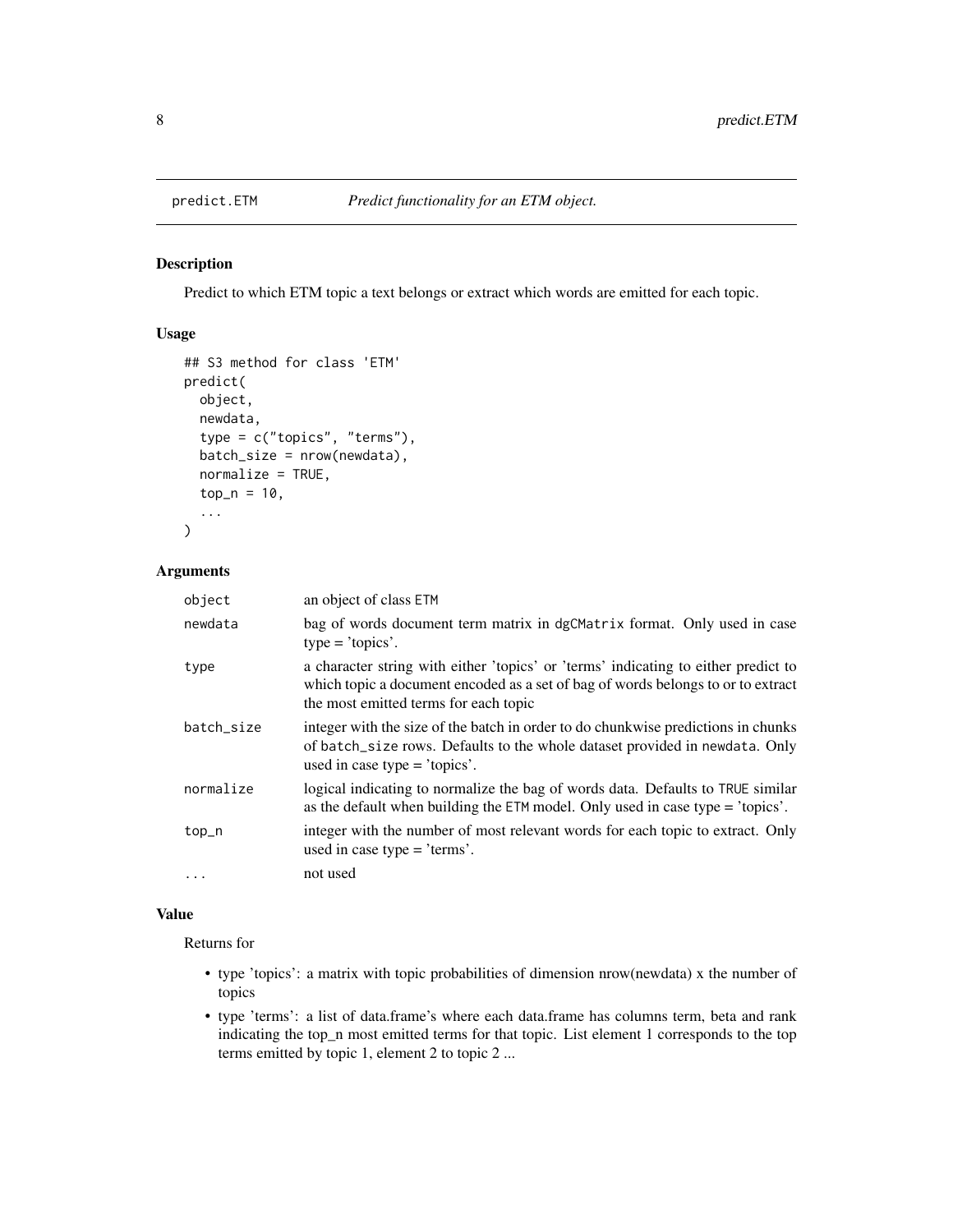#### <span id="page-8-0"></span>summary.ETM 9

#### See Also

**[ETM](#page-2-1)** 

#### Examples

```
library(torch)
library(topicmodels.etm)
path <- system.file(package = "topicmodels.etm", "example", "example_etm.ckpt")
model <- torch_load(path)
# Get most emitted words for each topic
terminology <- predict(model, type = "terms", top_n = 5)
terminology
# Get topics probabilities for each document
path <- system.file(package = "topicmodels.etm", "example", "example_dtm.rds")
dtm <- readRDS(path)
dtm \leq head(dtm, n = 5)
scores <- predict(model, newdata = dtm, type = "topics")
scores
```
<span id="page-8-1"></span>

#### summary.ETM *Project ETM embeddings using UMAP*

#### Description

Uses the uwot package to map the word embeddings and the center of the topic embeddings to a 2-dimensional space

#### Usage

```
## S3 method for class 'ETM'
summary(object, type = c("umap"), n_components = 2, top_n = 20, ...)
```
#### Arguments

| object       | object of class ETM                                                                                                              |
|--------------|----------------------------------------------------------------------------------------------------------------------------------|
| type         | character string with the type of summary to extract. Defaults to 'umap', no<br>other summary information currently implemented. |
| n_components | the dimension of the space to embed into. Passed on to umap. Defaults to 2.                                                      |
| top_n        | passed on to predict. ETM to get the top_n most relevant words for each topic<br>in the 2-dimensional space                      |
| $\ddotsc$    | further arguments passed onto umap                                                                                               |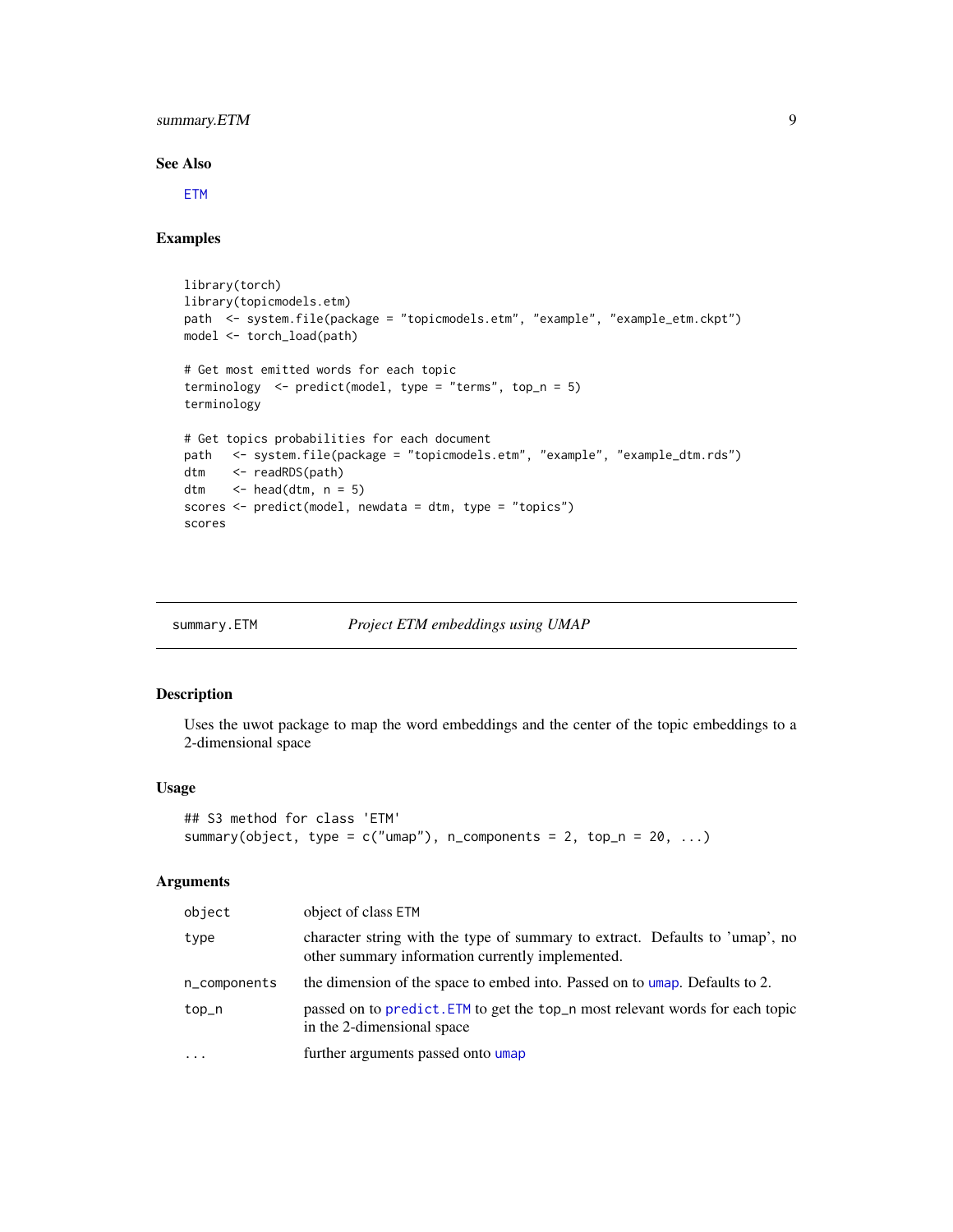#### <span id="page-9-0"></span>Value

a list with elements

- center: a matrix with the embeddings of the topic centers
- words: a matrix with the embeddings of the words
- embed\_2d: a data.frame which contains a lower dimensional presentation in 2D of the topics and the top\_n words associated with the topic, containing columns type, term, cluster (the topic number), rank, beta, x, y, weight; where type is either 'words' or 'centers', x/y contain the lower dimensional positions in 2D of the word and weight is the emitted beta scaled to the highest beta within a topic where the topic center always gets weight 0.8

#### See Also

[umap](#page-0-0), [ETM](#page-2-1)

#### Examples

```
library(torch)
library(topicmodels.etm)
library(uwot)
path <- system.file(package = "topicmodels.etm", "example", "example_etm.ckpt")
model <- torch_load(path)
overview <- summary(model,
                   metric = "cosine", n_neighbors = 15,
                   fast_sgd = FALSE, n_threads = 1, verbose = TRUE)
overview$center
overview$embed_2d
```